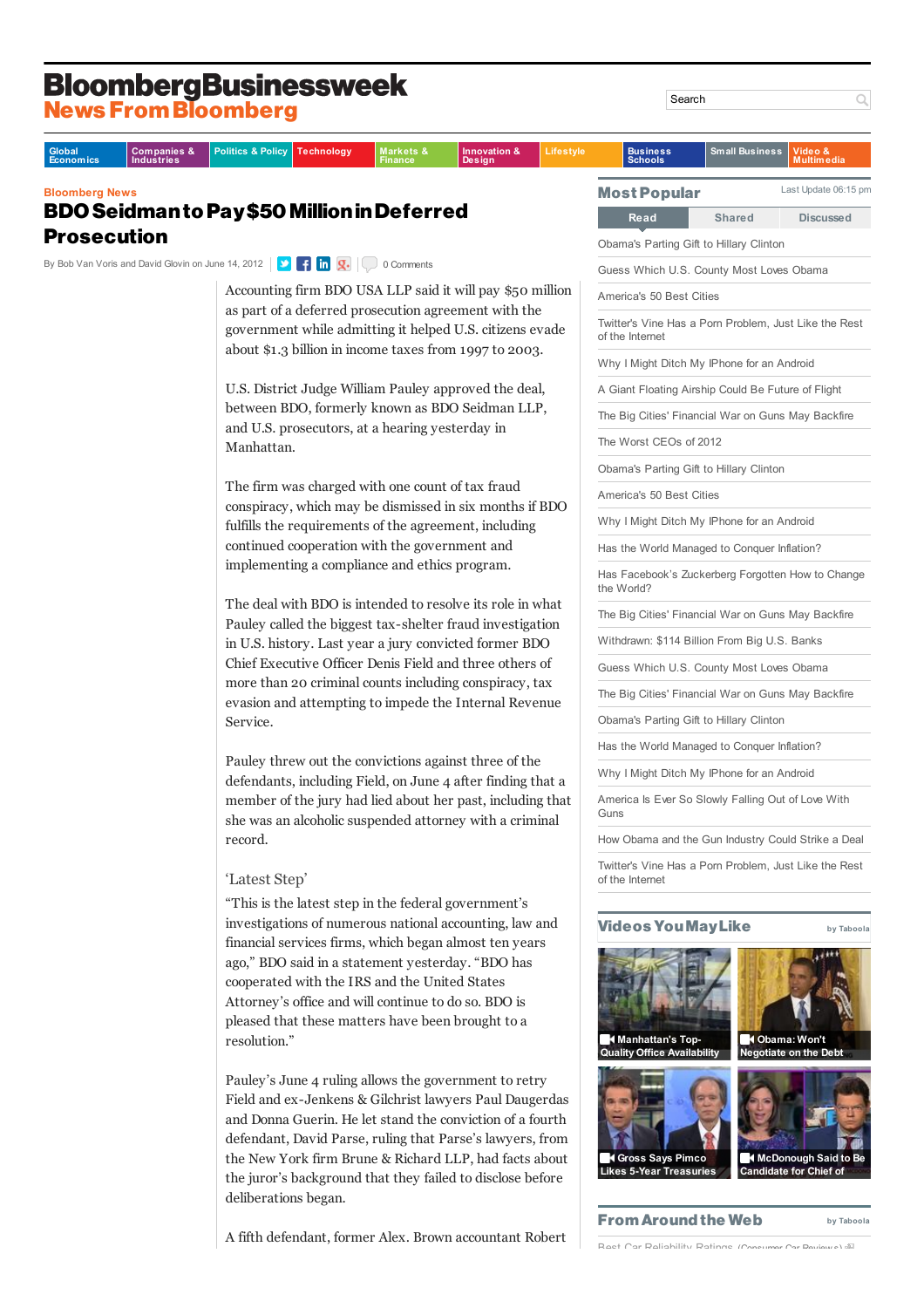Craig Brubaker, was found not guilty at trial.

Under the agreement disclosed yesterday, BDO will pay a civil penalty of \$34.4 million to the IRS and forfeit \$15.6 million to the U.S. government. BDO said that its partners and employees helped wealthy taxpayers participate in fraudulent tax shelter transactions, including two that were named Short Option Strategy and Short Sale.

The case is U.S. v. Daugerdas, 09-cr-581, U.S. District Court, Southern District of New York (Manhattan).

To contact the reporters on this story: Bob Van Voris in New York federal court at rvanvoris@bloomberg.net.

To contact the editor responsible for this story: Michael Hytha at mhytha@bloomberg.net



Best Car Reliability Ratings (Consumer Car Review s)

The Five Creepiest Towns in America (Aw ay.com)

Treadmill Desks Stave Off Laziness (Web2Carz)

One Dad's Advice: Try Not to Yell! (EverydayFamily) 图

Chinese Military On "High Alert" After It Scrambles Fighter Jets To "Counter" Japane... (Investing Channel) 图

### Ads [byGoogle](http://www.google.com/url?ct=abg&q=https://www.google.com/adsense/support/bin/request.py%3Fcontact%3Dabg_afc%26url%3Dhttp://www.businessweek.com/%26gl%3DDE%26hl%3Den%26client%3Dca-pub-6185772592614621%26ai0%3DCihmfdgoHUf7LL4ec_wbg_ICYA-iLi9gB4L283BTAjbcBEAEgusDEBygFULah4KcEYJXaiIKYB6ABrIqA_wPIAQGpApJvqdhOk7Y-qAMBqgRhT9A-qkZ9ct3RM1kKEbIke3JU2RKk4Z19NR-Fjy8q6zvlKKxkejLBZ0QEdX49uqx3dtZXbFYp9DXWiMWgD3j1fd2srMixU-dd01b-6Yy_G1O3zptT1VHn0rKga2Bgdue9fYAHvPV_%26ai1%3DCW9rMdgoHUf7LL4ec_wbg_ICYA5TruZ4DvJruskrAjbcBEAIgusDEBygFUPjQh9QBYJXaiIKYB6ABzNy32QPIAQGoAwGqBGhP0H71Kn1x3dEzWQoRsiR7clTZEqThnX01H4WPLyrrO-UorGR6MsFnRAR1fj26rHd21ldsVin0NdaIxaAPePV93aysyLFT513Tdv-dGoUzt0Fdn7vWG-fSkKBrJnVzeyM_Pu40SfAHFYAHnKPIJg%26ai2%3DCyqOddgoHUf7LL4ec_wbg_ICYA7KYhp4FmrqW6XHAjbcBEAMgusDEBygFUNzijCNgldqIgpgHyAEBqAMBqgRoT9BOh0J9cN3RM1kKEbIke3JU2RKk4Z19NR-Fjy8q6zvlKKxkejLBZ0QEdX49uqx3dtZXbFYp9DXWiMWgD3j1fd2srMixU-dd03b_20GJIrdBXZ-71hvn0pCgayZ1c3sjPz7uNDeOLgeAB_L4rzQ%26ai3%3DCrbGzdgoHUf7LL4ec_wbg_ICYA-a6tt0CzvHtpky_4R4QBCC6wMQHKAVQuoDhxPj_____AWCV2oiCmAegAZ7vgv8DyAEBqQKSb6nYTpO2PqgDAaoEbU_QHtI0fXfd0TNZChGyJHtyVNkSpOGdfTUfhY8vKus75SisZHoywWdEBHV-Pbqsd3bWV2xWKfQ11ojFoA949X3drKzIsVPnXdM-_3hKVRyXQBMAtvv_EUGUSGhsdXNZIz94-zG9QqQygxBKpIGAB8qQfQ%26ai4%3DCK5nHdgoHUf7LL4ec_wbg_ICYA4uhzJAD-9nAv0jAjbcBEAUgusDEBygFUJf5qPgGYJXaiIKYB6ABieHH8QPIAQGoAwGqBGtP0H7iRH123dEzWQoRsiR7clTZEqThnX01H4WPLyrrO-UorGR6MsFnRAR1fj26rHd21ldsVin0NdaIxaAPePV93aysyLFT513TPv94QlWznMXkcVBFEfrSnlVoYoBwHdY8Hg4ynaKi8fjN24AH3564Dg&usg=AFQjCNHw-ZUsByUABDOR18Lw1-aGnPbbiA)

#### **Munich [Business](http://googleads.g.doubleclick.net/aclk?sa=l&ai=CihmfdgoHUf7LL4ec_wbg_ICYA-iLi9gB4L283BTAjbcBEAEgusDEBygFULah4KcEYJXaiIKYB6ABrIqA_wPIAQGpApJvqdhOk7Y-qAMBqgRhT9A-qkZ9ct3RM1kKEbIke3JU2RKk4Z19NR-Fjy8q6zvlKKxkejLBZ0QEdX49uqx3dtZXbFYp9DXWiMWgD3j1fd2srMixU-dd01b-6Yy_G1O3zptT1VHn0rKga2Bgdue9fYAHvPV_&num=1&sig=AOD64_1qcH00dsKZ6L3brymlJUU5_eXXlA&client=ca-pub-6185772592614621&adurl=http://www.munich-business-school.de/index.php%3Fid%3D802) School**

Zielgerichtet und international - Jetzt bewerben fürs MBS Studium. [www.munich-business-school.de](http://googleads.g.doubleclick.net/aclk?sa=l&ai=CihmfdgoHUf7LL4ec_wbg_ICYA-iLi9gB4L283BTAjbcBEAEgusDEBygFULah4KcEYJXaiIKYB6ABrIqA_wPIAQGpApJvqdhOk7Y-qAMBqgRhT9A-qkZ9ct3RM1kKEbIke3JU2RKk4Z19NR-Fjy8q6zvlKKxkejLBZ0QEdX49uqx3dtZXbFYp9DXWiMWgD3j1fd2srMixU-dd01b-6Yy_G1O3zptT1VHn0rKga2Bgdue9fYAHvPV_&num=1&sig=AOD64_1qcH00dsKZ6L3brymlJUU5_eXXlA&client=ca-pub-6185772592614621&adurl=http://www.munich-business-school.de/index.php%3Fid%3D802)

**[Buffett's](http://googleads.g.doubleclick.net/aclk?sa=l&ai=CW9rMdgoHUf7LL4ec_wbg_ICYA5TruZ4DvJruskrAjbcBEAIgusDEBygFUPjQh9QBYJXaiIKYB6ABzNy32QPIAQGoAwGqBGhP0H71Kn1x3dEzWQoRsiR7clTZEqThnX01H4WPLyrrO-UorGR6MsFnRAR1fj26rHd21ldsVin0NdaIxaAPePV93aysyLFT513Tdv-dGoUzt0Fdn7vWG-fSkKBrJnVzeyM_Pu40SfAHFYAHnKPIJg&num=2&sig=AOD64_2SFlg-NJqK6MnCO6roWGIBeO7hqw&client=ca-pub-6185772592614621&adurl=http://web.streetauthority.com/land/sad/buffetts-top-5/land.asp%3Fref%3Dgaw) Top 5 Stocks**

These 5 stocks make up 75% of his firm's portfolio. Free picks. [www.StreetAuthority.com](http://googleads.g.doubleclick.net/aclk?sa=l&ai=CW9rMdgoHUf7LL4ec_wbg_ICYA5TruZ4DvJruskrAjbcBEAIgusDEBygFUPjQh9QBYJXaiIKYB6ABzNy32QPIAQGoAwGqBGhP0H71Kn1x3dEzWQoRsiR7clTZEqThnX01H4WPLyrrO-UorGR6MsFnRAR1fj26rHd21ldsVin0NdaIxaAPePV93aysyLFT513Tdv-dGoUzt0Fdn7vWG-fSkKBrJnVzeyM_Pu40SfAHFYAHnKPIJg&num=2&sig=AOD64_2SFlg-NJqK6MnCO6roWGIBeO7hqw&client=ca-pub-6185772592614621&adurl=http://web.streetauthority.com/land/sad/buffetts-top-5/land.asp%3Fref%3Dgaw)

#### **[Singapore](http://googleads.g.doubleclick.net/aclk?sa=L&ai=CyqOddgoHUf7LL4ec_wbg_ICYA7KYhp4FmrqW6XHAjbcBEAMgusDEBygFUNzijCNgldqIgpgHyAEBqAMBqgRoT9BOh0J9cN3RM1kKEbIke3JU2RKk4Z19NR-Fjy8q6zvlKKxkejLBZ0QEdX49uqx3dtZXbFYp9DXWiMWgD3j1fd2srMixU-dd03b_20GJIrdBXZ-71hvn0pCgayZ1c3sjPz7uNDeOLgeAB_L4rzQ&num=3&sig=AOD64_1bd0phENhpZgusGklgUSIouobiFQ&client=ca-pub-6185772592614621&adurl=http://www.edb.gov.sg/content/edb/en.html) Business**

Invest in Singapore & See Your Business Grow. Read More Today! [www.EDB.gov.sg/Business-in-SG](http://googleads.g.doubleclick.net/aclk?sa=L&ai=CyqOddgoHUf7LL4ec_wbg_ICYA7KYhp4FmrqW6XHAjbcBEAMgusDEBygFUNzijCNgldqIgpgHyAEBqAMBqgRoT9BOh0J9cN3RM1kKEbIke3JU2RKk4Z19NR-Fjy8q6zvlKKxkejLBZ0QEdX49uqx3dtZXbFYp9DXWiMWgD3j1fd2srMixU-dd03b_20GJIrdBXZ-71hvn0pCgayZ1c3sjPz7uNDeOLgeAB_L4rzQ&num=3&sig=AOD64_1bd0phENhpZgusGklgUSIouobiFQ&client=ca-pub-6185772592614621&adurl=http://www.edb.gov.sg/content/edb/en.html)